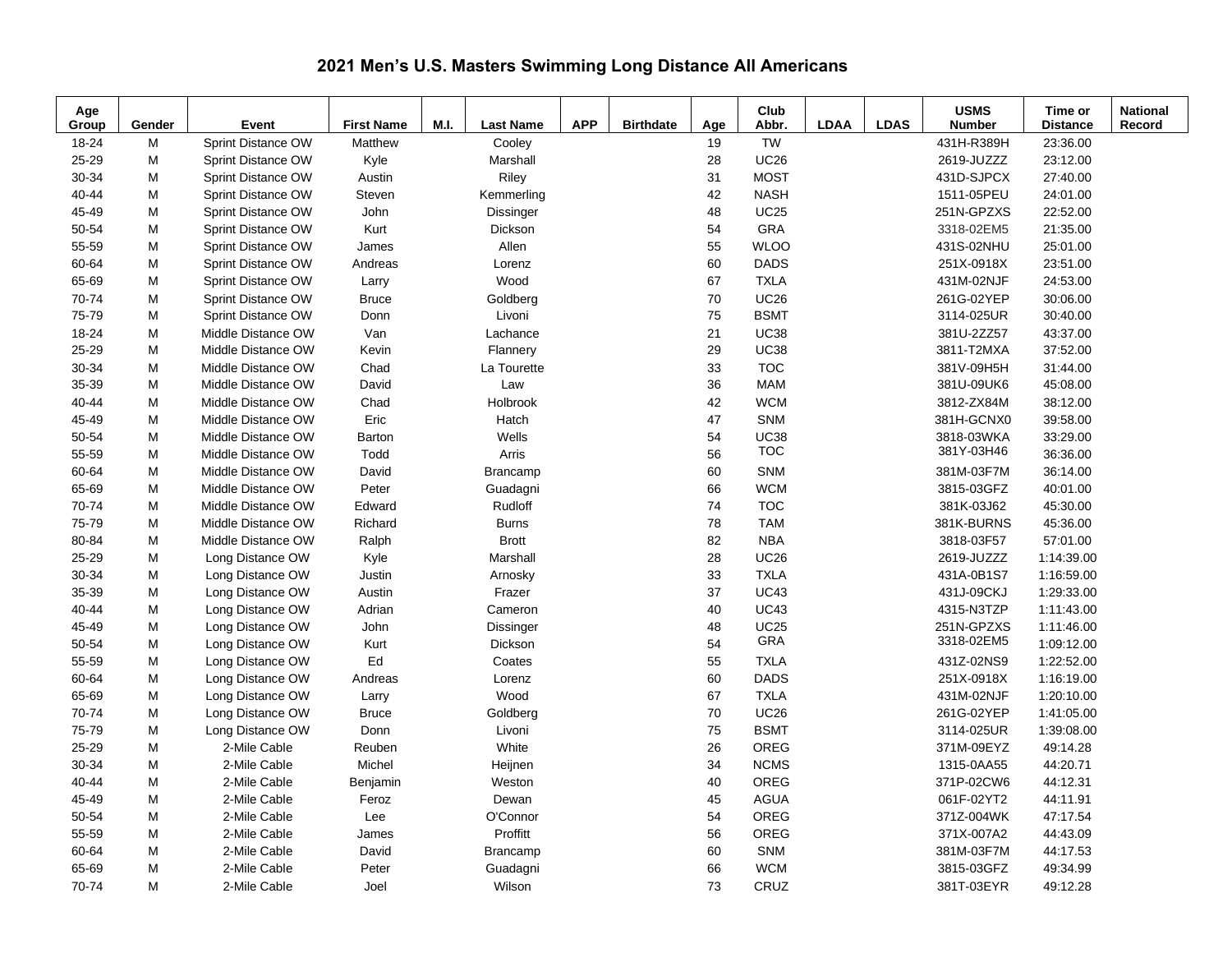| Age   |        |                |                   |      |                  |            |                  |     | Club        |             |             | <b>USMS</b>   | $Time$ or       | <b>National</b> |
|-------|--------|----------------|-------------------|------|------------------|------------|------------------|-----|-------------|-------------|-------------|---------------|-----------------|-----------------|
| Group | Gender | Event          | <b>First Name</b> | M.I. | <b>Last Name</b> | <b>APP</b> | <b>Birthdate</b> | Age | Abbr.       | <b>LDAA</b> | <b>LDAS</b> | <b>Number</b> | <b>Distance</b> | Record          |
| 75-79 | M      | 2-Mile Cable   | Donn              |      | Livoni           |            |                  | 75  | <b>BSMT</b> |             |             | 3114-025UR    | 1:03:20.37      |                 |
| 80-84 | M      | 2-Mile Cable   | Ralph             |      | Mohr             |            |                  | 80  | OREG        |             |             | 371D-0261C    | 1:02:45.34      |                 |
| 18-24 | M      | 1-Hour ePostal | Robert            |      | Wagner           |            |                  | 19  | <b>BSMT</b> |             |             | 311E-YKT1V    | 5,450           |                 |
| 25-29 | M      | 1-Hour ePostal | Anton             |      | Janezich         |            |                  | 29  | <b>UC12</b> |             |             | 121N-HA04T    | 5,580           |                 |
| 30-34 | M      | 1-Hour ePostal | Christopher       |      | <b>Stickle</b>   |            |                  | 31  | <b>SPM</b>  |             |             | 141N-06HTS    | 5,120           |                 |
| 35-39 | M      | 1-Hour ePostal | Andrew            |      | Schaefer         |            |                  | 38  | <b>BUMS</b> |             |             | 0419-06Z6S    | 4,710           |                 |
| 40-44 | M      | 1-Hour ePostal | Jeremy            |      | Virgil           |            |                  | 42  | <b>CONN</b> |             |             | 051G-01SPC    | 5,195           |                 |
| 45-49 | M      | 1-Hour ePostal | Russ              |      | Scherwitz        |            |                  | 48  | <b>SCAQ</b> |             |             | 3318-05RGY    | 4,825           |                 |
| 50-54 | M      | 1-Hour ePostal | Kurt              |      | Dickson          |            |                  | 54  | <b>GRA</b>  |             |             | 3318-02EM5    | 5,355           |                 |
| 55-59 | M      | 1-Hour ePostal | Mike              |      | Shaffer          |            |                  | 56  | <b>VCM</b>  |             |             | 3317-03B3B    | 5,335           |                 |
| 60-64 | M      | 1-Hour ePostal | David             |      | Brancamp         |            |                  | 60  | <b>SNM</b>  |             |             | 381M-03F7M    | 4,950           |                 |
| 65-69 | M      | 1-Hour ePostal | Sandy             |      | Mac Donald       |            |                  | 66  | <b>UC38</b> |             |             | 381F-03H4C    | 4,995           |                 |
| 70-74 | M      | 1-Hour ePostal | Dan               |      | Kirkland         |            |                  | 73  | OREG        |             |             | 3717-069B3    | 4,695           |                 |
| 75-79 | M      | 1-Hour ePostal | Richard           |      | <b>Burns</b>     |            |                  | 78  | <b>TAM</b>  |             |             | 381K-BURNS    | 4,125           |                 |
| 80-84 | M      | 1-Hour ePostal | Ralph             |      | Mohr             |            |                  | 80  | OREG        |             |             | 371D-0261C    | 3,560           |                 |
| 85-89 | M      | 1-Hour ePostal | Robert            |      | Benson           |            |                  | 86  | <b>ANCM</b> |             |             | 101X-036GJ    | 2,680           |                 |
| 90-94 | M      | 1-Hour ePostal | Louis             |      | Raiborn          |            |                  | 90  | <b>MOST</b> |             |             | 431F-06221    | 1,615           |                 |
| 25-29 | M      | 5K ePostal     | Anton             |      | Janezich         |            |                  | 29  | <b>UC12</b> |             |             | 121N-HA04T    | 1:00:18.54      | Υ               |
| 30-34 | M      | 5K ePostal     | Christopher       |      | <b>Stickle</b>   |            |                  | 31  | <b>SPM</b>  |             |             | 141N-06HTS    | 1:06:20.99      |                 |
| 40-44 | M      | 5K ePostal     | Steven            |      | Kemmerling       |            |                  | 42  | <b>NASH</b> |             |             | 1511-05PEU    | 1:12:12.00      |                 |
| 50-54 | M      | 5K ePostal     | Kurt              |      | Dickson          |            |                  | 54  | GRA         |             |             | 3318-02EM5    | 1:05:12.75      |                 |
| 55-59 | M      | 5K ePostal     | Roger             |      | <b>Belmar</b>    |            |                  | 56  | 1693        |             |             | 121G-A9GTB    | 1:12:38.99      |                 |
| 60-64 | M      | 5K ePostal     | Paul              |      | Walker           |            |                  | 60  | <b>TXLA</b> |             |             | 431H-03FMA    | 1:09:05.02      |                 |
| 65-69 | M      | 5K ePostal     | Kern              |      | Davis            |            |                  | 67  | <b>SPM</b>  |             |             | 1417-02RET    | 1:13:36.99      |                 |
| 70-74 | M      | 5K ePostal     | <b>Bob</b>        |      | <b>Bruce</b>     |            |                  | 73  | OREG        |             |             | 3710-025YX    | 1:21:36.72      |                 |
| 75-79 | M      | 5K ePostal     | Donn              |      | Livoni           |            |                  | 75  | <b>BSMT</b> |             |             | 3114-025UR    | 1:39:25.75      |                 |
| 80-84 | M      | 5K ePostal     | Bill              |      | Goins            |            |                  | 84  | <b>CFSC</b> |             |             | 2513-07C66    | 2:07:35.00      |                 |
| 18-24 | M      | 10K ePostal    | Gregory           |      | Willett          |            |                  | 24  | <b>SKY</b>  |             |             | 411M-0B0T8    | 2:57:15.06      |                 |
| 25-29 | M      | 10K ePostal    | Anton             |      | Janezich         |            |                  | 29  | <b>UC12</b> |             |             | 121N-HA04T    | 2:03:02.95      | Υ               |
| 30-34 | M      | 10K ePostal    | <b>Bruce</b>      |      | Deakyne          |            |                  | 32  | <b>UC32</b> |             |             | 321A-BRUCE    | 2:04:49.55      |                 |
| 35-39 | M      | 10K ePostal    | Patrick           |      | <b>McNelis</b>   |            |                  | 39  | <b>NICK</b> |             |             | 041A-086V7    | 2:40:16.10      |                 |
| 50-54 | M      | 10K ePostal    | Kurt              |      | Dickson          |            |                  | 54  | <b>GRA</b>  |             |             | 3318-02EM5    | 2:15:03.86      |                 |
| 55-59 | M      | 10K ePostal    | Rick              |      | Rangel           |            |                  | 56  | <b>MOVY</b> |             |             | 281G-XTS6U    | 2:58:41.39      |                 |
| 60-64 | M      | 10K ePostal    | Randy             |      | Rogers           |            |                  | 63  | <b>TXLA</b> |             |             | 431N-03SFU    | 2:29:15.00      |                 |
| 70-74 | M      | 10K ePostal    | Pat               |      | Marzulli         |            |                  | 73  | SPM         |             |             | 141H-02RMY    | 3:21:44.99      |                 |
| 75-79 | M      | 10K ePostal    | Larry             |      | Raffaelli        |            |                  | 78  | <b>VCM</b>  |             |             | 331P-03B35    | 3:51:54.62      |                 |
| 18-24 | M      | 3000 ePostal   | Sawyer            |      | Graczyk          |            |                  | 19  | <b>CVMM</b> |             |             | 331M-A1NHY    | 37:12.68        |                 |
| 25-29 | M      | 3000 ePostal   | Anton             |      | Janezich         |            |                  | 29  | <b>UC12</b> |             |             | 121N-HA04T    | 31:50.93        |                 |
| 30-34 | M      | 3000 ePostal   | Drew              |      | Modrov           |            |                  | 32  | <b>UC06</b> |             |             | 061G-DREWM    | 29:53.09        | Υ               |
| 35-39 | M      | 3000 ePostal   | Patrick           |      | <b>McNelis</b>   |            |                  | 39  | <b>NICK</b> |             |             | 041A-086V7    | 41:16.25        |                 |
| 40-44 | M      | 3000 ePostal   | Scott             |      | Loder            |            |                  | 40  | <b>PBM</b>  |             |             | 501G-0A4E9    | 37:33.90        |                 |
| 45-49 | M      | 3000 ePostal   | James             |      | Thomas           |            |                  | 45  | <b>SKY</b>  |             |             | 411G-0B8N1    | 38:18.82        |                 |
| 50-54 | M      | 3000 ePostal   | Kurt              |      | Dickson          |            |                  | 54  | GRA         |             |             | 3318-02EM5    | 33:35.00        |                 |
| 55-59 | M      | 3000 ePostal   | Eilhard           |      | Lussier          |            |                  | 56  | OREG        |             |             | 3713-025VX    | 33:54.27        |                 |

## **2021 Men's U.S. Masters Swimming Long Distance All Americans**